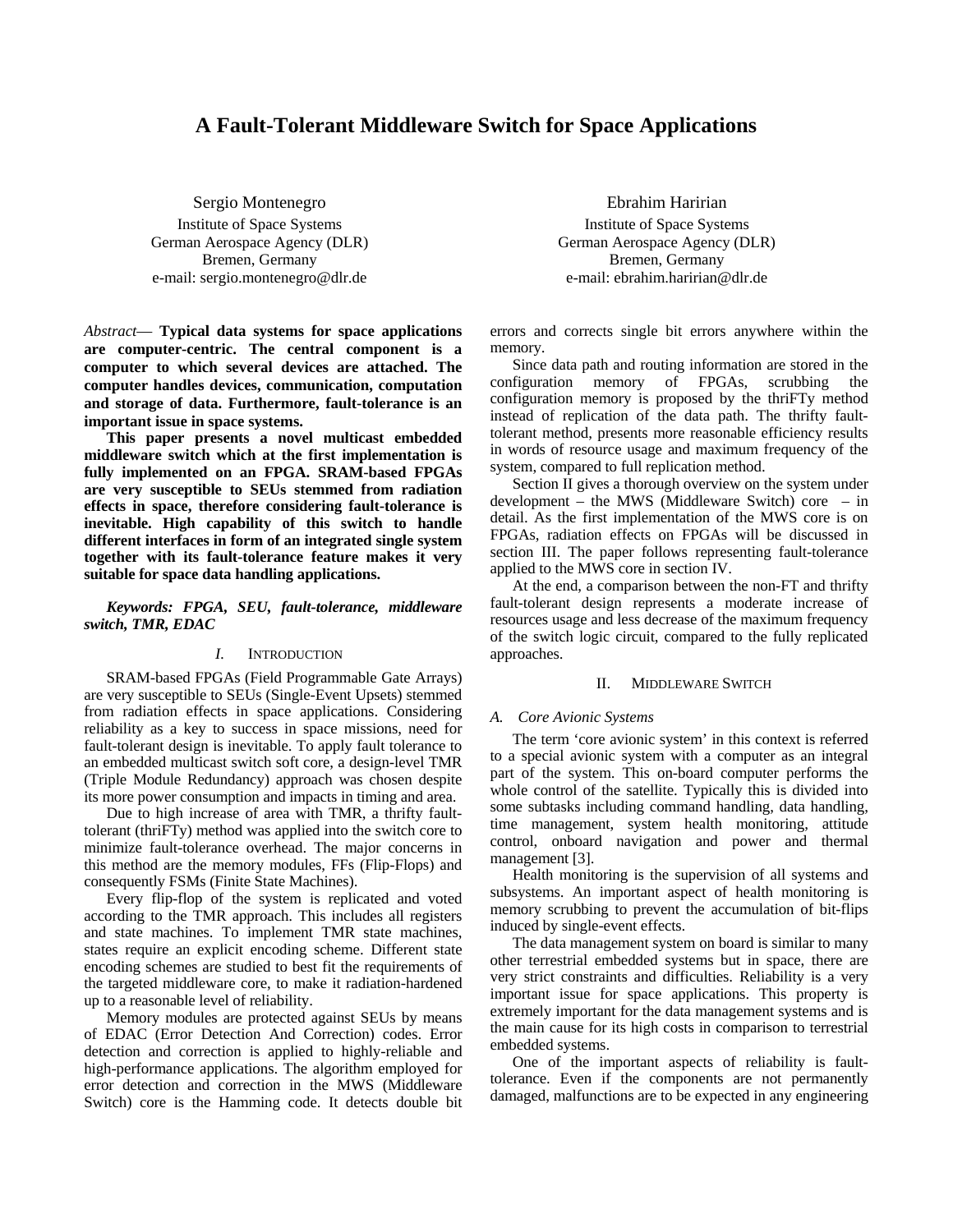system. The system must be able to recognize such anomalies to correct them before they have wider consequences. On the ground, similar requirements can be found in case of safety-critical systems. Railway, airplane or nuclear reactor control systems are of those examples. Whereas ground applications are protected very well against the cosmic radiation, the core avionic systems, however, are not. This radiation causes a huge amount of data corruptions (bit flips) that leads to quicker ageing of the electronic components in such applications.

# *B. A Middleware Switch as a Core Avionic System*

In 2007, the German Aerospace Center (DLR) planned to develop and operate a DLR-owned Standard Satellite Bus (SSB) suitable for different types of missions and applications. SSB aims to provide necessary facilities for satellite development and satellite operations. The program is in continue of other DLR projects framework referred as the Compact Class describing satellites of approximately 100kg overall mass and dimensions, which allow piggy-back launches.

A dedicated project named *Projekt Kompaktsatellit*<sup>[1](#page-1-0)</sup> was initiated within the DLR's Institute of Space Systems for the development and operation of the desired DLR's standard satellite bus. The *Kompatksatellit* project aims to develop a Standard Satellite Bus called SSB which will be able to handle different missions in the compact satellite class defined above. A major step in this project, is to improve dependability, flexibility and simplicity of the whole core avionic system dealing with different aspects of core avionics development to meet current and future requirements regarding flexibility, availability and reliability of small satellites.

The main factors in a typical avionic system development are complexity, software-hardware interfaces and the difficulties to handle different interfaces in a single system. The new avionic concept targets these problems and aims to provide a very simple integrated solution of software and hardware, hiding the border between them.

The emerging and fast growing FPGA technology makes it possible to implement the biggest part of the avionic system in software, including classical CPU software and FPGA software. The use of fixed hardware is kept to a minimal limit. In this concept, the system's functionality is provided by a network of services. Some of these services are implemented in classical CPU-software, some in FPGAsoftware and some in hardware devices. To access any service there is no difference in how it is implemented and where it runs. The avionics system is a distributed computer system. No single node is required to be dependable. The computers are connected by a dependable hardware network which is the heart of the system.

In the same way of the hardware network, there is a software network, which interconnects all services, including software tasks running on the same computer, on different computers, FPGA programs and even hardware devices. This global software interconnection network is called

'Middleware'. The middleware is implemented in both CPUsoftware and FPGA-software. Both implementations use the same communication protocol. This allows to have only one interface type in the whole system: the Middleware Interface. This way, Instead of having many different interfaces, there is only one interface for all communications in the system.

A brilliant idea was to unify software and hardware in an integrated architecture [3]. Doing this, the architecture of the new core avionics system consists of computing nodes, mass memory, a diversity of different sensors and actuators and a dependable multicast middleware switch. All computing nodes, the mass-memory and the peripheral devices are connected to each other via this middleware switch.

# *C. Architecture*

The middleware switch is in fact a publish/subscribe multicast bus. Each port provides a protocol translation layer to connect a device with its own interface and protocol to the middleware bus.

The capabilities of the FPGA emerging technology allows to implement middleware functionality directly in the hardware. The I/O interface - traditionally a UART - will then have in one side the required device interface and in the other side, it will be directly integrated to the middleware protocol.

The Switch is designed to route messages from different senders to several receivers. Up to 32 I/O ports (in the current implementation) in the Middleware Switch enable the switch to deal with many sender and receiver channels. The I/O ports can support different protocols such as JTAG, RS232, USB etc. Basically, it is a Publish/Subscribe multicast switch to route messages from a sender channel to as many receivers that are eligible to get data according to their subscriber list being compared with the Topics list in the message packet.

The message format designed for this architecture is shown in Fig. 1. The maximum length considered for the packet is 2KB. It starts with a 9-bit BOM field that refers to the beginning of message. It continues with two other 9-bit fields containing the list of Topics. Topics are special fields to be compared with the receivers' subscribers list for delivering data to the relevant receiver(s).

The *SenderID* field is to recognize different senders. The next field contains data to be sent through the switch. The data length can be as much that the whole packet does not exceed 2KB. The last field is called EOM representing the end of the message.

The *BOM* and *EOM* fields have a separate fixed 9-bit format. The first bit in each field (c/d) determines if the message is a command or contains data. This criteria was designed for packet synchronization. Each message can be recognized with its *BOM* and *EOM* fields in the beginning and end of the message respectively.

| ROM         |       |       | TopicH   TopicL   SenderID   Data |                       | FOM        |
|-------------|-------|-------|-----------------------------------|-----------------------|------------|
| c/d1011xxxx | 9-bit | 9-bit | 9-bit                             | $\tilde{\phantom{a}}$ | c/d1110xxx |

Figure 1: Message format of the MWS core

<span id="page-1-0"></span> $\overline{a}$ <sup>1</sup> Project Compact Satellite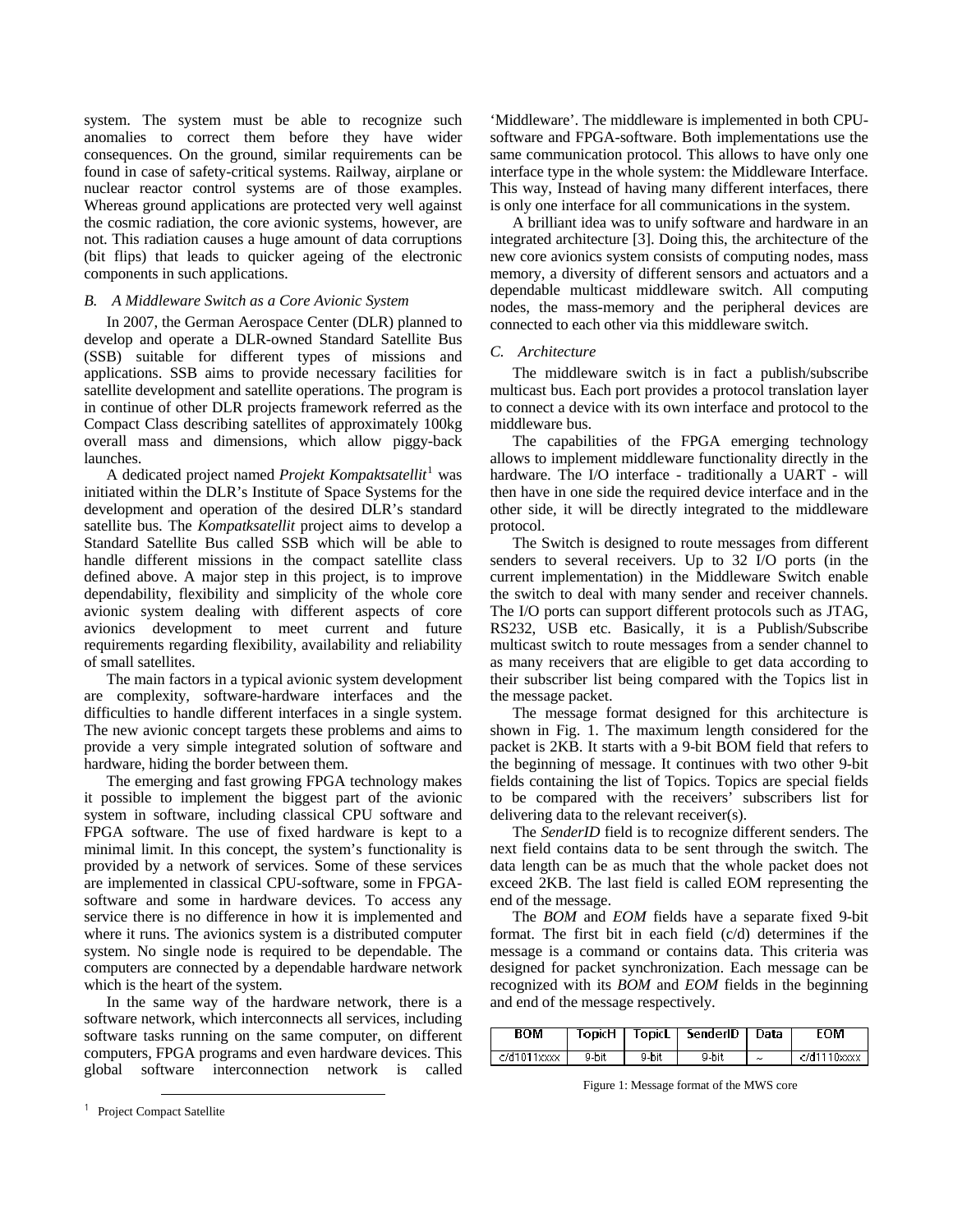Fig. 2 shows an abstract block diagram of the MWS core.





*DataIn* is a 9-bit input port to cover each 9-bit message filed.

The MWS core consists of three main modules; Sender, Arbiter and Receiver modules (Fig. 3).

Each module is explained as follows:

*1) Sender Module* 

The Sender module (Fig. 4) is to get data from an input port and deliver to the receiver(s) after checking if data is valid. As different senders may be connected to the Middleware Switch, the Arbiter module determines the sender to be granted the bus. Different senders are recognized with their *SenderID* field in the messages.

The Sender module contains different units. These units check message availability, store data, request to get the data bus from the Arbiter and read out data in case bus was given to that Sender.



Figure 3: Design tree of the MW Switch core



Figure 4: Sender module of the MWS core

#### *2) Arbiter module*

The Arbiter module (Fig. 5) grants the bus to different senders based on a round-robin scheme. Senders apply for getting the bus with setting their Data Available (*DataAv*) signal. Then the Arbiter decides constantly to give the bus to the senders one by one.

After a selected sender puts data on the bus, the Arbiter module distributes data among all receivers. That's why this switch is in the multicast switch categories. In the Receiver module, only those receivers that already have subscribed to receive data, will get the received messages. The desired data is in the receivers Topics list.

Fig .5 shows the architecture of the Arbiter module of the MWS core.

### *3) Receiver Module*

All Receiver modules receive the same messages from the Sender module. They check if the Topic fields of the received messages match their Subscriber list, containing topics they have subscribed before. If so, they put the messages into their corresponding FIFO. Messages are read out when the Read Enable (*RD\_EN*) signal is set. Fig. 6 presents the Receiver module of the MWS core.



Figure 5: Arbiter module of the MWS core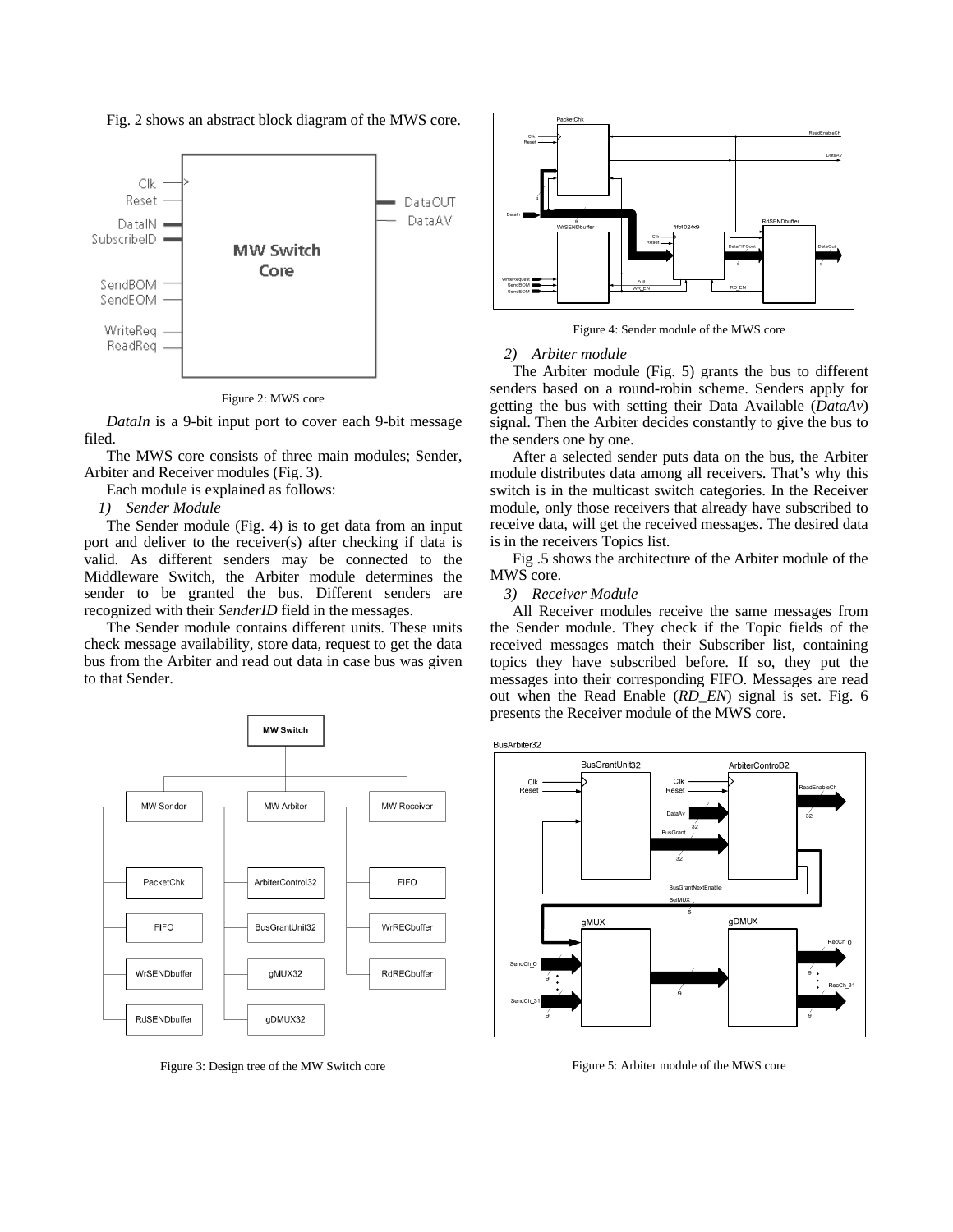

Figure 6: Receiver module of the MWS core

### *D. Functionality*

The MW switch, in its current implementation supports up to 32 senders/receivers. Although each time only one sender is granted the bus, messages are published among all the receivers. The switch acts in a Publish/Subscribe manner. It means that the receivers may accept or ignore the arrived messages according to their interest to the received message. This interest is based on their prior subscription to receive desired messages. These message topics are stored in an exclusive Topics List in each sender. When a receiver receives a message, it compares the Topics field of the message with its SubscriberID list. The receiver accepts a message only if a match occurs in this comparison.

For a detailed functionality overview, let's assume that a message packet arrives in the *DataIn* port of the Sender. In each clock cycle, a 9-bit data enters the Sender module. The *PacketChk* unit of the Sender module checks if the data is ready and if so, sets *DataAv* signal. When *WriteRequest* signal is on, *WrSENDbuffer* unit generates *Wr\_EN* signal to let data go into the FIFO and be queued there.

*DataAv* signal set by *PacketChk* together with *ReadEnableCh* signal coming from the Arbiter module, cause *RdSENDbuffer* unit, send out *RD\_EN* signal to let data inside FIFO, come out and pass through the *RdSENDbuffer* unit to go to the next module.

The next module is *BusArbiter32* – a unit to grant the bus to one of the senders according to a round-robin scheme. Up to 32 senders are able to request for the bus. The bus is given to a sender if its *DataAv* signal is set. This happens with a counter in *BusGrantUnit32* unit in collaboration with a state machine in *ArbiterControl32* unit. When bus is granted to a sender, *ArbiterControl32* unit sets the relevant *ReadEnableCh* signal for that sender. This signal is the one that goes to the *RdSENDbuffer* unit in Sender module mentioned before, to let data come out of that Sender.

As only one sender's data is to be let go through the Arbiter module to the relevant receiver, data coming from the eligible sender should be selected. This comes true via the *gMUX* unit. It allows only data coming from one sender determined by the *ArbiterControl32* unit, to be distributed among the receivers. *gDMUX* is responsible for distribution of the selected data into the receivers.

All receivers receive data and compare it with a list of topics (at the moment is a fixed 10 numbers of 16-bit topics). If data matches with one of these topics, it is saved in the

FIFO. The saved data could be sent out when the *RD\_EN* signal is set by the *RdRECbuffer* unit. *RdRECbuffer* unit generates this signal when its *ReadRequest* input signal is set. Also a *DataAv* signal comes out of the receiver when data is ready in the FIFO to go out.

The middleware switch, at its first implementation is fully implemented on an FPGA. SRAM-based FPGAs are very susceptible to SEUs in space applications. This is discussed in more detail in section III. Robustness is a key to success in space missions therefore need for fault-tolerant design is inevitable. Section IV is dedicated to the faulttolerant implementation of the MWS core.

### III. RADIATION EFEFCTS ON FPGAS

As the MW Switch implemented in FPGAs will be used in satellite systems, a special care on radiation effects in space should be emphasised*.* 

Electronic components can be damaged in the space environment through single-event effects (SEE). Space environment possesses high energy electrons, protons and heavy ions due to cosmic rays and other natural radiation resources. These particles may cause damaging effects on electronic components.

Radiation in space environment makes space applications different than terrestrial systems. Radiation can cause bit flips (upsets) in memory modules and hence failure in semiconductor devices. Therefore high-reliability plays an important role in such systems.

Reprogrammable logic chips do support reconfiguration feature. The use of reconfiguration in space applications allows designers to apply changes and update on-board hardware by replacing faulty designs with correct data. Moreover, it is useful to take advantage of developing and debugging the hardware on ordinary FPGAs and applying necessary modifications in the design as much as needed.

Re-programmable devices make it possible to implement different tasks in a single chip instead of putting them into different dedicated parts. This feature causes a reduction of overall system power as well as the area. This high level of integration and flexibility shows the high potential of reprogrammable FPGAs and makes them very suitable for space applications.

### *A. Radiation and SEUs*

Logic circuits in turbulent environments may encounter the following problems [4]:

- [Single-Event Upsets](http://en.wikipedia.org/wiki/Single-event_upset) (SEU) or bit flips in memory or flip-flops, known as soft errors as well. If SEUs put the circuit into an undefined state, a Single-Event Functional Interrupts (SEFI) may happen.
- Single-Event Latchup (SEL) which is shorted junctions inside a semiconductor.
- Single-Event Transient (SET) is a transient signal inside the circuit.

This paper covers only SEU effects on the MWS implemented on an FPGA. FPGAs as semiconductor devices are very susceptible to Single Event Upsets. There are different approaches to handle SEUs in digital logic. As mentioned above, SEUs affect the registers and memory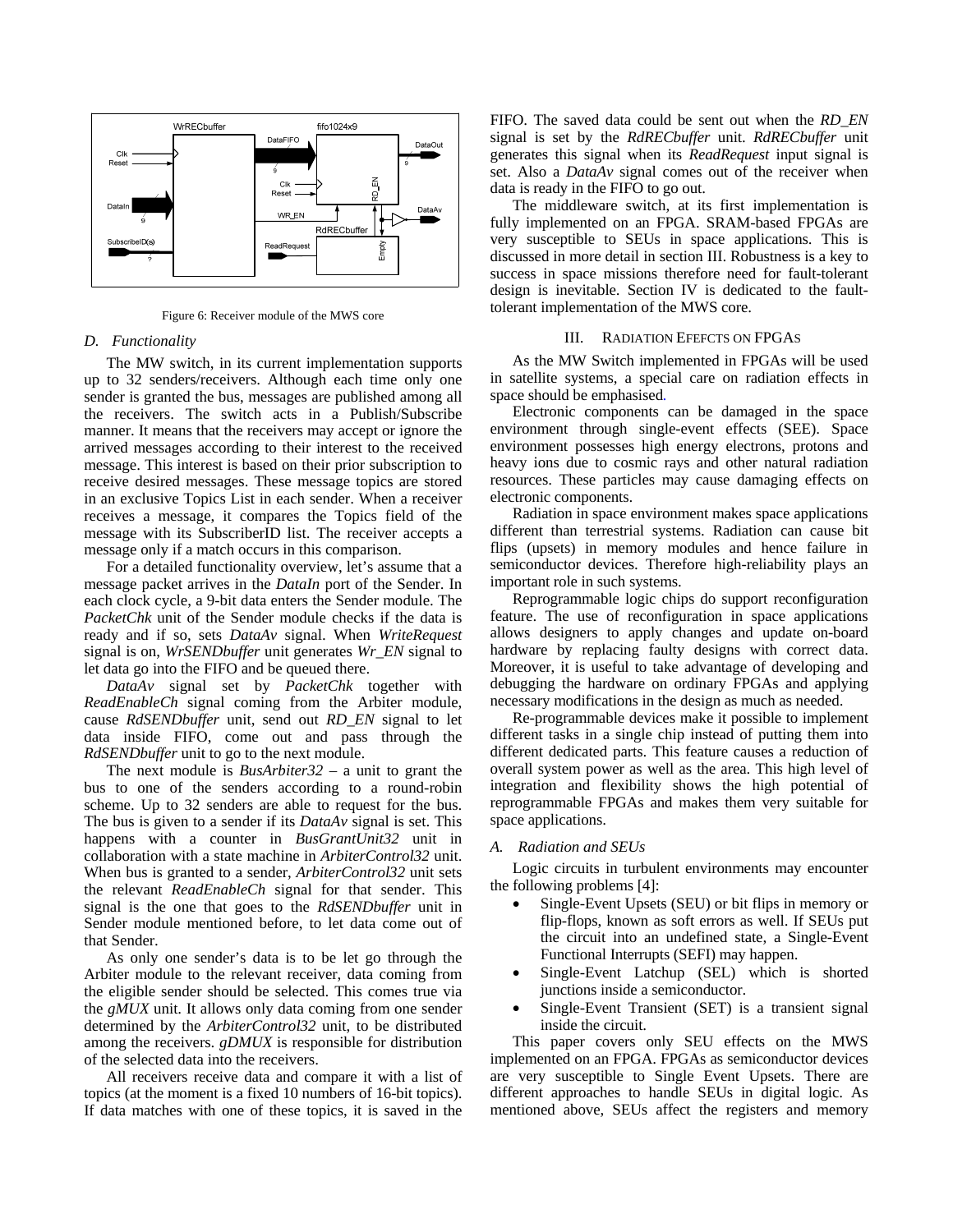elements. The paper addresses the sequential logic parts of the MWS core to make these parts tolerable against Single Event Upsets.

The functionality information of an FPGA is stored in memory cells. Also the internal connections of the FPGA are based on data stored in SRAM cells or so called Look-Up Tables of FPGAs. An upset in these memory cells could cause the device to malfunction. For this reason SEUs are a major cause of concern.

The probability of having multiple errors within one clock cycle is low [1] thus considering only single events does not hurt the reliability issue in the targeted MWS core. Here follows an overview of SEU mitigation approaches for sequential logic on FPGAs.

### *B. SEU Mittigation Techniques*

Mitigation techniques against SEUs on FPGAs could be applied in physical level, system level and logic level.

Physical techniques include several methods such as shielding the package against radiation, choosing special substrate which gives higher tolerance to faults or special considerations in manufacturing step.

Highly dependable space systems are good examples for applying radiation protection with design techniques where the existing protection in physical level is not enough. A dependable design should accept SEUs, correct them and reconfigure the affected circuit part automatically. All these activities should happen without affecting the behavior of the overall system.

For protection in system level, a common SEU mitigation technique is to apply Triple Modular Redundancy (TMR). TMR brings tolerance against faults using redundant components in system level together with a voter circuit to perform votes among redundant systems. This concept can also be implemented by replicating the logic in the design. A single bit may be replaced with three bits and a separate [voting logic](http://en.wikipedia.org/wiki/Voting_logic) for each bit to determine its result in each clock cycle. Furthermore, error detection and correction codes (EDACs) can be used to check for errors in memory modules. Reading out the data, checking for errors and writing back corrected data into memory can be another suitable method to prevent damages in memory contents.

In logic level TMR approach, each flip-flop is replicated three times and voted by a majority voter to determine the true state of that flip-flop. TMR can be applied to a complete design or even to part of it.

A thorough overview about applying TMR method on FPGAs is presented in [2]. The problem with this approach is its more power consumption due to redundancy together with its impacts on the circuit timing. Moreover, it only covers the registers and does not cover multiple upsets protection. Furthermore, the effects of SEUs are not limited to flip-flops. Combinatorial logic is also sensible to SEUs for which there are several protection schemes proposed.

Several EDAC methods are also available that can be used for SEU protection as a complement to TMR. These methods are specially useful to protect on-chip memory modules from probable upsets.

# IV. FAULT-TOLERANT MIDDLEWARE SWITCH

This section is about fault-tolerant implementation of the embedded Middleware Switch core on an FPGA. In section II, the architecture and functionality of the MWS core was explained in detail. As mentioned before, fault-tolerance plays an important role in space applications. The Middleware Switch core is supposed to be radiationhardened so that it keeps working properly even in case SEUs would happen. The following parts cover the methods employed to achieve this goal.

Fault-tolerance in general is to make the system to operate satisfactorily in erroneous conditions. In case of space systems, the erroneous conditions arise due to the radiation and is ought to be mitigated in a right way. An important point here is to focus on the 'right way' statement to achieve this goal. By this statement, we mean to determine the level of fault-tolerance needed for the system as well as a suitable technique to apply fault-tolerance to the system.

The degree of fault-tolerance is determined by the system requirements [1]. It is the expected behaviour of the system upon presence of faults that defines this level. For instance, it should be cleared that if the errors in the system, are only to be detected or corrected as well. Or for another example, it should be noted that if the system is susceptible to more than one error per clock cycle. This kind of questions, refers directly to the system specifications. While considering these specifications, it is possible to decide on the degree of faulttolerance that the system needs to be equipped.

After determining the required level of fault-tolerance, it's time to find a suitable tolerance technique against faults. This technique is correlated to the corresponding level of fault-tolerance.

Soft-error mitigation techniques usually address only the latches within the circuit. For the MWS core, a thrifty faulttolerance method is applied. The thrifty fault-tolerant method targets only the parts with major concerns to be mitigated against SEUs. These major concerns are the memory modules, FFs and consequently FSMs.

The thrifty fault-tolerance is different than that discussed in [17]. Here, thrifty means the tolerance has been applied only to the parts with major concerns saving used resources and area, causing minimal timing effects and offering a reasonable level of fault-tolerance.

The first implementation of the MWS core is fully on an FPGA. In SRAM-based FPGAs the routing information is saved in the configuration memory of the FPGAs. To make sure that there is no more than one upset in the FPGA at a given time and correct it, configuration memory scrubbing mechanism is employed [5]. This mechanism is described in section IV part B.

The only remaining part is I/O ports. Considering that the MW Switch core is designed as a soft core, to be connected to other cores such as protocol converters, the I/O ports are not of too much concern. Applying fault-tolerant techniques to the selected modules mentioned above together with configuration memory scrubbing as a complement provides a reasonable level of fault-tolerance for the MWS core with this thrifty approach.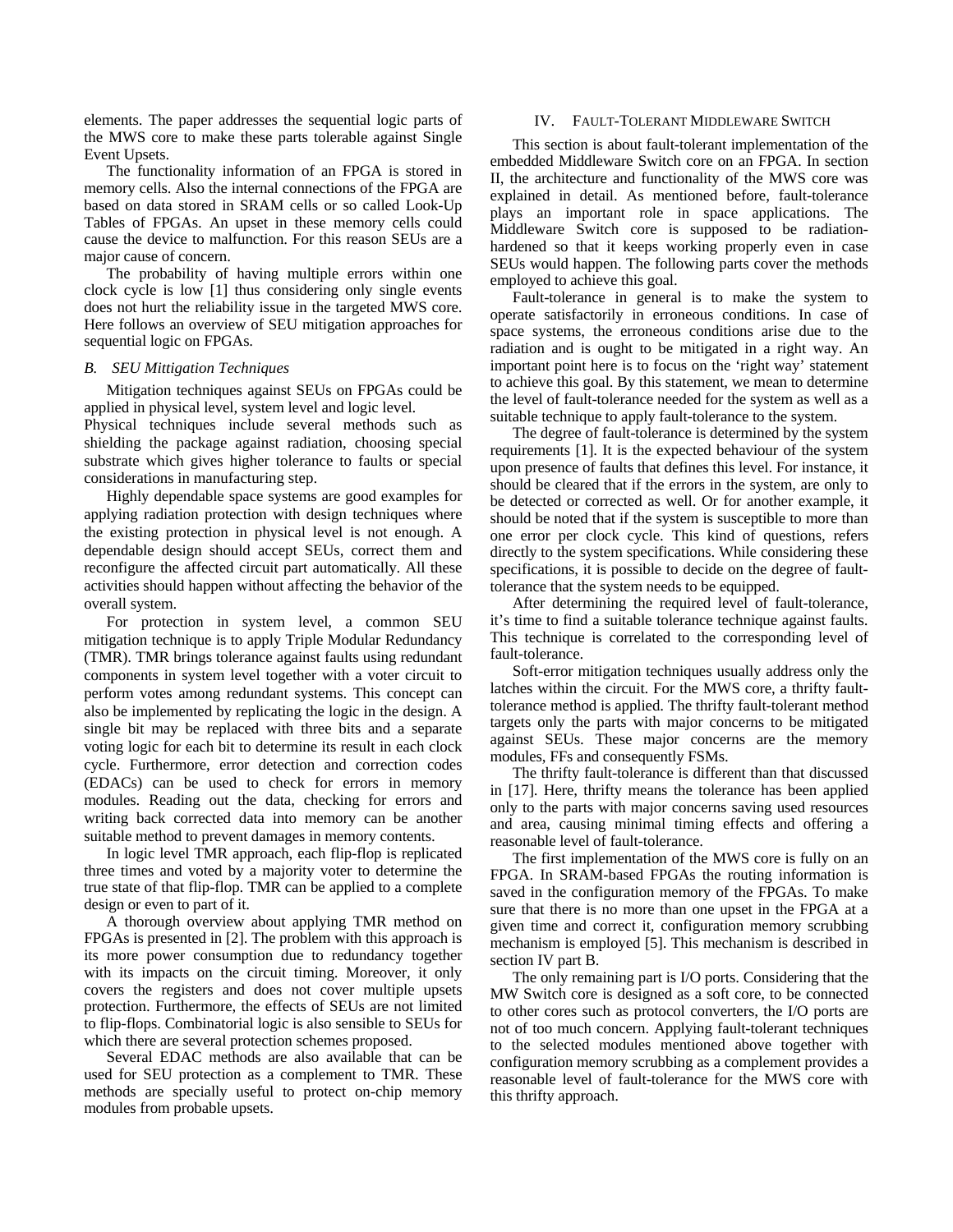### *A. Memory Modules*

One of the parts to be mitigated against SEUs is Memory modules. The common mitigation technique for SEUs in RAMs is by means of error detection and correction codes.

Error detection and correction is applied to many highlyreliable and high- performance applications. A suitable algorithm for error detection and correction is Hamming code. It detects double bit errors and corrects single bit errors anywhere within the system.

### *B. FSMs*

State machines are generally used as controllers in logic designs. A state machine constitutes of several FFs to hold its current state value. This registered value is then fed back into a prior state and forms a registered logic loop to control the sequence of digital logic. Therefore if there would be a fault in the current state, the next state would be faulty too. Such a sequential logic is to be replicated for fault-tolerance. In the thriFTy method applied to the MWS core, replication of the FSMs is managed with TMR method.

As mentioned above, state machines are typically used in controller units of logic designs. In case an error happens in a state machine the whole design may malfunction.

*1) TMR and State Encoding* 

To implement TMR in state machines, an explicit encoding scheme is required (Fig. 7). The type of encoding determines the susceptibility of the state machine to radiation [12].

The idea behind the state machine encoding is to assign codes to the states which are represented symbolically, to be able to present them in a register. This way, each state is recognized with its assigned code. Researches [12] show that Hamming-3 encoding has the best tolerance against faults, showing no errors in fault injection tests. In Hamming-3 encoding, states are different by 3 bits. Thus, three bits should be changed in any state in order for the state machine, to malfunction. But in change, it requires the most resources, and is the slowest compared to other common encoding methods. Hamming-2 encoding (states are different in 2 bits) has less errors than binary or one-hot encodings that are two other alternatives (Fig. 7).



Figure 7: Sample state machine with Hamming-2 state encoding

Hamming-2 seems to be the best choice for fault tolerant designs in terms of size and speed [12]. Hamming-3 encoding could be considered for those applications that require very high reliability. For state machines with a large number of states, a Hamming-n state encoding forces a big redundancy to the switch core. Following the thrifty policy of the thriFTy method, for mitigation of the state machines, Triple Module Redundancy (TMR) method with One-hot state encoding is preferred.

### *2) Automated TMR*

The basic concept of TMR is that a fault-sensitive component can be hardened to SEUs by implementing three copies of the same component and performing a bit-wise majority voter on the output of the triplicate circuit. This component can be a single flip-flop or a logic circuit. The function of the majority voter is to output the logic value that corresponds to the majority (at least two) of its inputs.

Several projects have shown that implementing TMR within FPGAs improve reliability. For example, TMR was used on LEON3-FT [6]. A detailed description on using TMR within the FPGAs can be found in [7].

Significant improvements in design reliability by applying TMR have encouraged vendors to develop several tools for automating the process. Xilinx TMRTool and Gaisler's FTMR are of those cases [8][9]. Although effectiveness of TMR circuits produced by these tools has been verified in radiation and with fault injection [10], there are some discussions on easiness or generalization of using these tools to design fault-tolerant circuits. Gaisler's Research technical report [9] states that FTMR's increase in on-chip resource usage for protection is a factor of between 4,5 and 7,5 for the demonstration application. Moreover, a performance decrease of about 50%, could limit the usability of that method.

### *3) TMR and Configuration Memory*

Proper functionality of TMR in FPGAs depends on the fact that there should be no more than one upset in the configuration memory of an FPGA at each clock cycle. More than one upset may cause the majority voters to malfunction. To avoid this, configuration memory scrubbing is employed to periodically remove upsets stemmed from the radiation environment. Scrubbing is repeatedly correcting upsets in the configuration memory of an FPGA. Several methods have been suggested for doing this [11]. If scrubbing process would be done fast enough it can ensure that there would be no more than one upset in the FPGA's configuration memory at a given time.

### *4) TMR and the Synthesis Problem*

After validation of the design behaviour, it should be turned into an implementation in terms of logic gates. This process is called Logic Synthesis. One important aspect of synthesis tools is logic optimization in words of area and timing. To optimize the design, synthesis algorithms may remove the replicated parts added into the design for faulttolerance. Therefore, the purpose is to ensure that intentional replications (result of tripled FFs) are not removed by the synthesis tool in optimization process.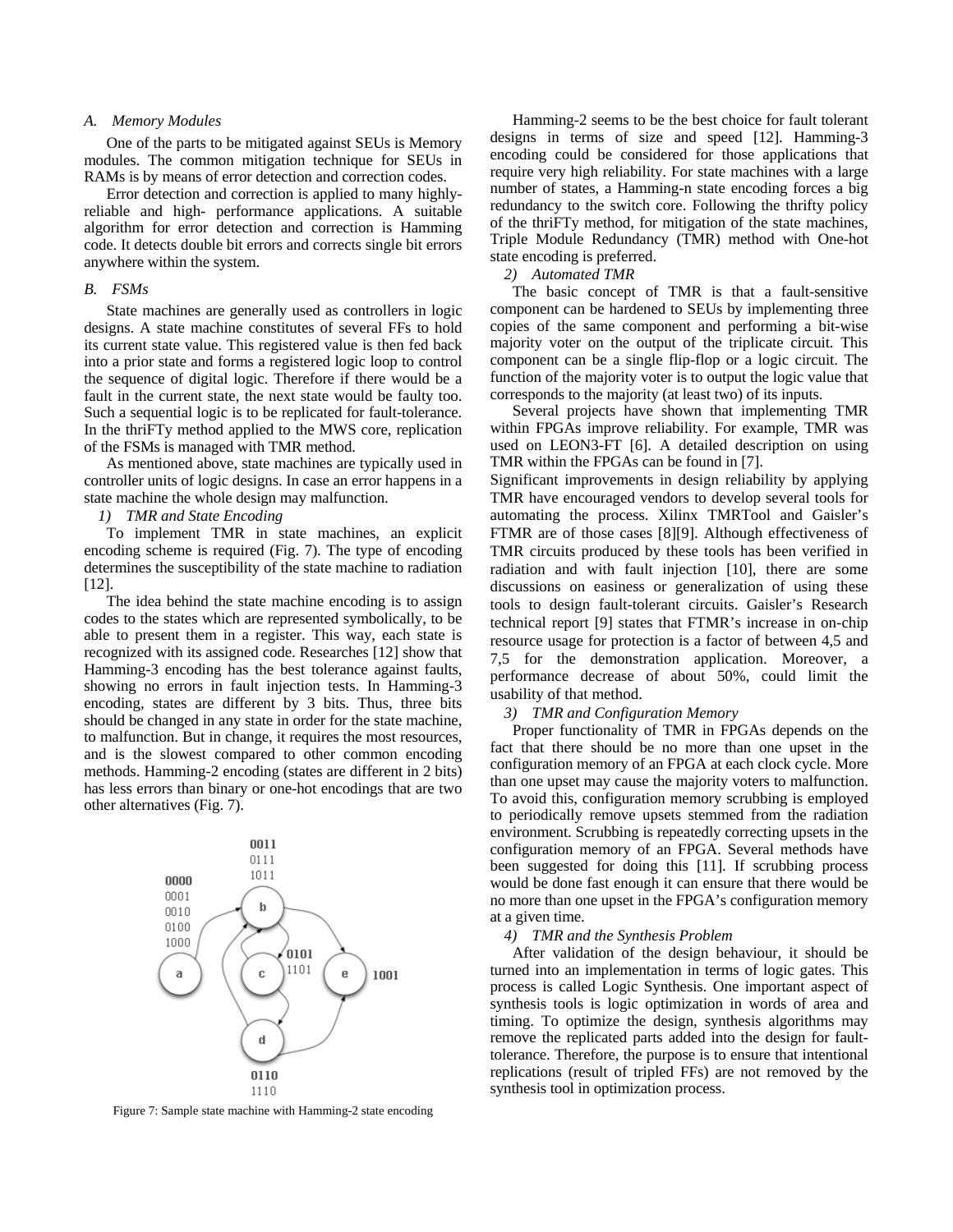For this, one way is to apply necessary directives in the synthesis tool for preserving redundant logic. Although this seems to work, the MWS core is to be designed as a soft core. That means it should be independent of the synthesis tools to be synthesized in any FPGA or ASIC in future. To achieve this goal, the state variable of the FFs were put into a(n) array/vector with three cells to accommodate three redundant copies of the same value as required for TMR (Fig. 8).

This way, the synthesis tool considers each cell of the array as a separate state and does not realize the repeated states as redundant values.

### *5) TMR Voter Implementation*

To implement a majority voter in FPGAs, there are two options. One way is to use Look-Up Tables (LUTs) that are logic resources to implement any boolean function inside FPGAs. An alternative is dedicated hardware resources available in FPGAs. For instance, Xilinx offers internal 3 state buffers in its Virtex series (Virtex library primitive BUFT). These dedicated resources are useful when the available logic resources are limited. Implementing the voter logic by means of dedicated resources saves area used in the chip. For this reason, in the MW Switch core, the dedicated hardware resources were chosen. The structure of a majority voter circuit using the BUFT library primitive is presented in [7].

#### *C. Routing and Data Path*

In FPGAs, logic paths are not hard-wired as in ASICs. Data path and routing information are stored in configuration memory of FPGAs. Configuration Memory Scrubbing ensures that there will not be any SEU in the configuration memory of an FPGA, so routing information are kept safe and there is no need to apply replication to routing and data path in the thrifty fault-tolerant approach applied to the MWS core. During scrubbing, the design is not interrupted. After scrubbing, a Readback process is recommended to immediately follow to ensure that SEUs were corrected in each clock cycle. Readback and scrubbing are mechanisms to detect and correct SEUs in the configuration memory of FPGAs without interrupting their operations.

Instead of replicating the routing paths, the thriFTy method suggests the Configuration Memory Scrubbing for SEU mitigation of the data path information in the MWS core. Since the Configuration Memory Scrubbing does not interrupt the functionality of the switch, timing effects are



Figure 8: Solution for the synthesis problem in the state replication

not matter of concern. [14] and [15] provide necessary information regarding configuration and readback operations in a sample Xilinx Virtex-4 device.

#### V. SIMULATION AND TEST

There are several techniques to evaluate SEU mitigation approaches in FPGA designs. Common techniques are Radiation Test , Fault Injection and Simulation of faults in different subcomponents as well as the whole system.

Radiation Test is an accurate way of determining SEU sensitivity of a design. In this technique, high-energy particles are applied to the design to measure sensitivity of the device to SEUs. Although this is an accurate method, it is very expensive and time consuming too.

Another way of measuring SEU sensitivity is to inject artificial upsets into different parts of the design. Studies show a comparable result with radiation tests [16]. However, it can not simulate upsets to the configuration logic itself [13].

For the MW Switch core, a complete radiation test has been planned before making it operational. Up to then, the design is to be validated to ensure if the system specifications are met. In the absence of faults, the synthesized fault-tolerant core should behave similar to the non-fault-tolerant one. Besides this, the behaviour of the Switch core against intentional faults fed to different parts was simulated and studied very carefully. Simulation results showed that the fault-tolerant core is capable of handling faults in different situations. Moreover, different postsynthesis I/O tests have successfully proved the system functionality, achieving expected results out of the applied inputs.

Development of the MW Switch core is still ongoing, adding further capabilities such as covering different peripherals through a special translation layer. The FT concept together with the introduced methods remains the same and applicable to any further parts being added during the whole development phase.

#### VI. RESULTS

Table I. provides a comparison between the FT and Non-FT Switch core in terms of resource usage and maximum frequency of the whole system predicted by the synthesizer. The synthesis results shown in Table I. were achieved using the Xilinx ISE development software. The prototype design was implemented on a Xilinx Virtex-4 FX12 FPGA on ML403 development board.

Furthermore, power consumption is a major issue for space systems and should be carefully analyzed.

TABLE I. COMPARISON OF FT AND NON-FT MWS CORE

| Logic<br><b>Utilization</b> | Available | Non-FT<br>version | <b>FT</b><br>version | <b>Change</b> |
|-----------------------------|-----------|-------------------|----------------------|---------------|
| Slice FFs                   | 10944     | 1184              | 1663                 | $+40.4%$      |
| <b>LUTs</b>                 | 10944     | 2238              | 2809                 | $+25.5%$      |
| <b>FIFOs</b>                | 36        | 16                | 16                   | 0%            |
| Max. freq                   |           | 101.890MHz        | 73.659MHz            | $-27.7%$      |